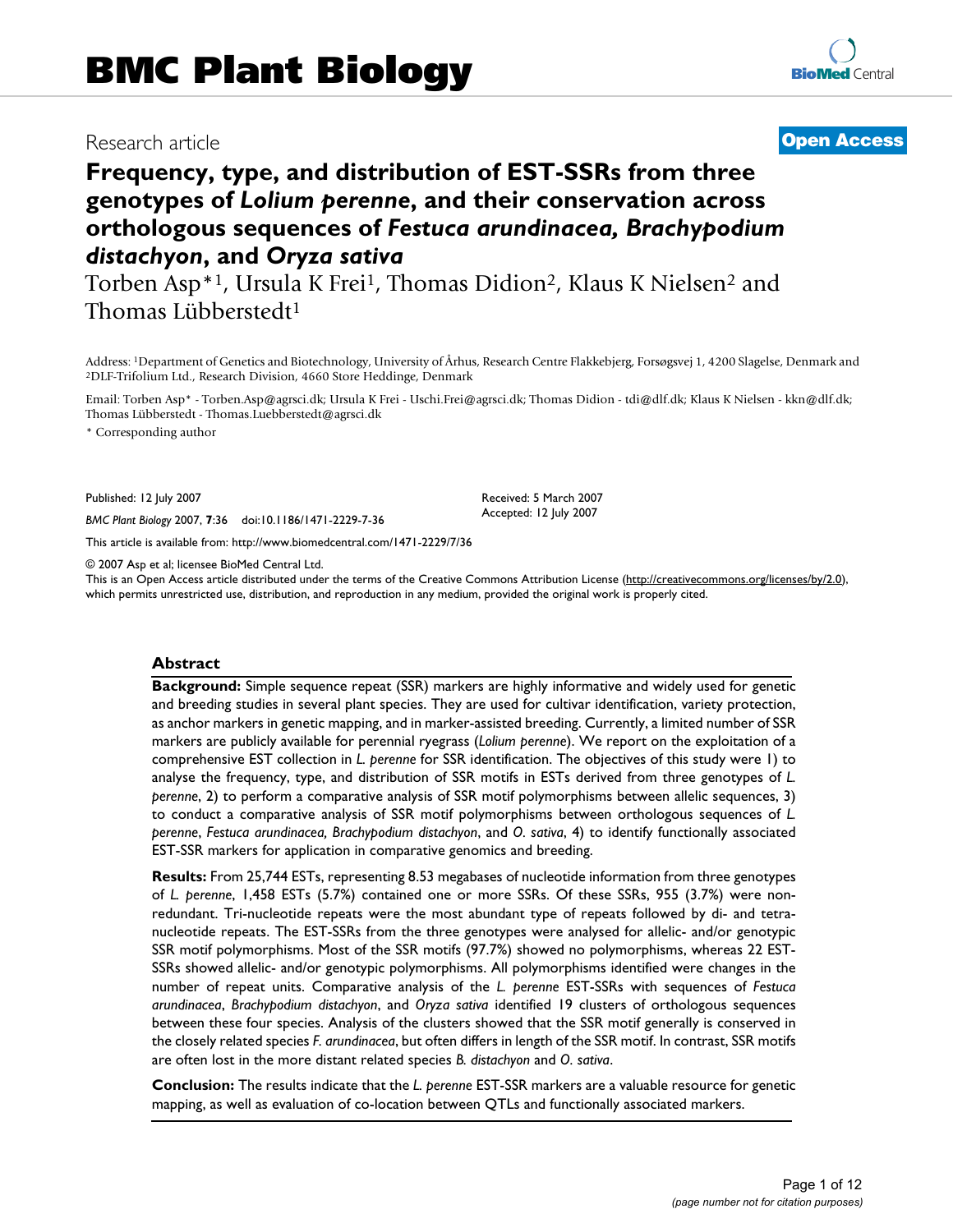# **Background**

*Lolium perenne* is one of the major grass species used for turf and forage in the temperate regions of the world. It belongs to the grass family *Poaceae*. *L. perenne* (2n = 2x = 14) is taxonomically related to many important plant species in the *Poaceae* family, including rice (*Oryza sativa*), wheat (*Triticum aestivum* L.), barley (*Hordeum vulgare* L.), maize (*Zea mays* L.), and sorghum (*Sorgum bicolor* L.) [1].

Several anonymous molecular markers have been developed for *L. perenne*, including restriction fragment length polymorphism and random amplified polymorphic DNA [2,3], amplified fragment length polymorphism [4], as well as SSR markers [5,6]. More recently, gene-tagged markers [7] have been developed and used to construct genetic linkage maps [8-10]. Although there have been several reports on *L. perenne* SSR marker development, most of these markers are currently not publicly available [8,9]. Furthermore, synteny to other *Poaceae* species is based on a limited number of anchor markers [11], reinforcing the need for more publicly available gene-derived EST-SSR markers for *L. perenne*.

Simple sequence repeats (SSRs) have become one of the most widely used molecular marker systems in plant genetics and breeding. They are widely used for genetic diversity assessment, variety protection, molecular mapping, and marker assisted selection, providing an efficient tool to link phenotypic and genotypic variation [12-14].

SSRs are tandem repeated sequences comprised of mono- , di-, tri-, tetra-, penta-, or hexa-nucleotide units [15,16]. SSRs are ubiquitous in prokaryotes and eukaryotes and can be found both in coding- and non-coding regions. They are ideal as molecular markers because of the codominant inheritance, relative abundance, multi-allelic nature, extensive genome coverage, high reproducibility, and simple detection [12].

The number of SSR motifs at a locus is variable, because SSRs experience a high rate of reversible length-altering mutations by unequal crossing over and replication slippage, where the transient dissociation of the replicating DNA strand is followed by misaligned re-association [17,18]. SSRs are among the most variable DNA sequences in the genome [19], and the mutation rate and type depends mainly on the number of repeat motifs [20]. However, the mutation rates differ among loci and among alleles, and also between species [21]. The resulting mutations, which typically add or subtract one or a few repeat motifs, can be reversed by a subsequent mutation at the same or any other point in the repeat motif [22]. In addition, point mutations in a repeat motif may result in an imperfect repeat motif, that in turn can be eliminated and converted back to a perfect motif again by replication slippage, which tends to eliminate imperfect repeats [22].

Whereas earlier studies on SSR marker development primarily utilized anonymous DNA fragments containing SSRs isolated from genomic libraries, more recent studies have used computational methods to detect SSRs in sequence data generated from large-scale EST sequencing projects. About 1 to 5% of ESTs from different plant species have been found to contain SSRs suitable for marker development [23]. EST-SSR markers have been developed for a number of plant species, including grape [24], rice [25], durum wheat [26], rye [27], barley [\[28\]](#page-11-0), barrel medic [29], ryegrass  $[8]$ , wheat  $[30]$ , and cotton  $[31]$ . EST-SSR markers are gene-tagged markers directly associated with an expressed gene and, thus, completely linked with putative qualitative or quantitative trait locus alleles. EST-SSR markers are, therefore, superior and more informative compared to anonymous markers [7].

The conservation of grass genomes has been comprehensively documented, and comparative genomics has become an important strategy to extend genetic information from model species to species with a more complex genome, as well as between related species with complex genomes [11,32]. As EST-SSR markers are derived from expressed genes, they are more conserved and have a higher level of transferability to related species than anonymous DNA markers. They are, therefore, useful as anchor markers for comparative mapping across species, comparative genomics, and evolutionary studies [23,24[,28](#page-11-0),29,33,34]. However, the conserved nature of EST-SSRs may also limit their degree of polymorphism. The transferability of SSR loci across species within a genus has in several studies been above 50% [\[28](#page-11-0),29[,35-](#page-11-1) 37], whereas the transferability of SSR loci across genera was poor [\[28](#page-11-0),[35,](#page-11-1)38,39].

We report on the exploitation of a comprehensive EST collection in *L. perenne* for SSR identification. The objectives of this study were 1) to analyse the frequency, type, and distribution of SSR motifs in ESTs derived from three genotypes of *L. perenne*, 2) to perform a comparative analysis of SSR motif polymorphisms between allelic sequences, 3) to conduct a comparative analysis of SSR motif polymorphisms between orthologous sequences of *L. perenne*, *Festuca arundinacea, Brachypodium distachyon*, and *O. sativa* 4) to identify functionally associated EST-SSR markers for application in comparative genomics and breeding.

# **Results**

# *Identification and characterization of EST-SSRs*

A total of 31,379 single-pass sequencing reactions on random *L. perenne* cDNA clones from 13 cDNA libraries resulted in 25,744 high-quality ESTs (Table 1). Of these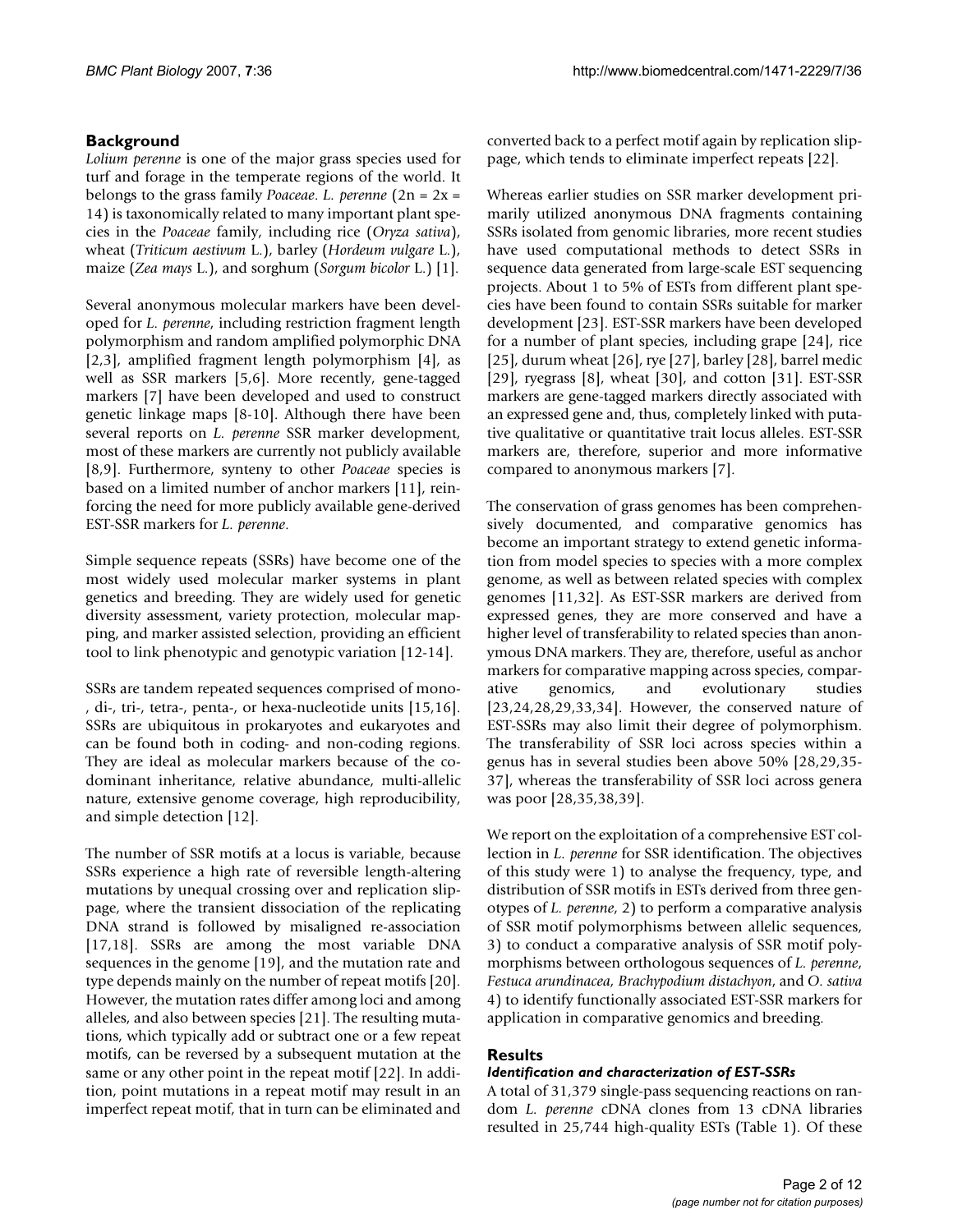ESTs, 9,177 (3.85 Mb) were derived from the genotype NV#20F1-30, 4,394 (1.75Mb) from the genotype NV#20F1-39, and 12,173 (8,53 Mb) from the genotype F6 (Table 2). The 25,744 ESTs assembled into 3,195 tentative consensus sequences and 6,170 singletons, thus representing 9,365 unique sequences.

The 25,744 ESTs from the three genotypes of *L. perenne* were screened for SSRs using the MISA software [\[28\]](#page-11-0). As shown in Table 2, a total of 1,458 redundant ESTs containing an SSR were identified from the 25,744 ESTs. Thus 5.66% ESTs contain at least one SSR. Cluster analysis of the EST-SSRs yielded a final number of 955 (3.71%) nonredundant EST-SSRs. The percentage of redundant ESTs containing an SSR of the two genotypes NV#20F1-30 and NV#20F1-39 was 3.56 and 3.66, respectively, whereas the percentage of ESTs containing an SSR of the genotype F6 was 9.97%. On average, approximately one SSR was found per 10 kb in the genotypes NV#20F1-30 and NV#20F1-39, whereas one SSR was found per 2.7 kb in the genotype F6, corresponding to a total of approximately 26 ESTs per SSR for the two genotypes NV#20F1- 30 and NV#20F1-39, and 11 ESTs per SSR for the genotype F6. A total of 133 ESTs had more than one SSR motif, 96 of which were considered the compound type according to the predefined criteria (Table 2).

The occurrences of different repeat unit size SSRs of the ESTs from the NV#20F1-30 genotype were 16.4% di-, 67.1% tri-, 15.3% tetra-, and 1.1% penta-repeat units. For the NV#20F1-39 genotype the occurrences were 25.9% di- , 58.6% tri-, 14.4% tetra-, 0.6% penta-, and 0.6% hexarepeat units, and for the F6 genotype the occurrences were 8.6% di-, 85.1% tri-, 4.4% tetra-, 1.2 % penta-, and 0.7% hexa-repeat units.

In the datasets from the genotypes NV#20F1-30 and F6, there were significantly  $(X^2; p < 0.05)$  more tri-repeat than di- and tetra- repeat SSRs, while in the dataset from the genotype NV#20F1-39, there were significantly  $(X^2; p <$ 0.05) more di- and tri- than tetra- repeat SSRs (Figure 1). No significant differences (*X*2; p < 0.05) was observed between genotypes with respect to tri- and tetra- repeat SSRs, while the EST-SSRs derived from the genotype NV#20F1-39 contained significantly  $(X^2; p < 0.05)$  more di-repeat SSRs compared to the EST-SSRs derived from the other two genotypes. The frequency of the SSR motifs (any two complementary sequences considered one motif) are listed in Table 3 for the EST-SSRs from NV#20F1-30, NV#20F1-39, and F6, and in Table 4 for the combined dataset.

In some cases, the frequency of SSR motifs for EST-SSRs varied significantly (X2;  $p < 0.05$ ) between the three genotypes (Table 3). In the genotype F6, the SSR motif CCG/ CGG was identified in 41.8% of the EST-SSRs but only in 1.4% and 1.2% of the respective EST-SSRs in the genotypes NV#20F1-30 and NV#20F1-39.

In silico *analysis of allelic and genotypic SSR motif polymorphisms* A total of 521 contigs containing an SSR motif were identified from the 3,195 *L. perenne* contigs. The individual sequences within each contig were analysed for SSRs, and the results of the SSR searches were subsequently compared within each contig, to identify allelic- and/or genotypic polymorphisms at the SSR motif. A total of 22 contigs containing EST sequences with either allelic- and/ or genotypic SSR polymorphisms were identified, corresponding to 2.3% of the non-redundant EST-SSR contigs (Table 5).

In all 22 contigs, the SSR motif polymorphisms identified were changes in the number of repeat units, while no contigs were identified with changes in the repeat type. Most of the SSR motif polymorphisms were one to two repeat unit changes, and the maximum number of repeat unit changes observed were three (Table 5).

|  | Table I: Plant material used for cDNA library construction in Lolium perenne, and number of reads from each cDNA library. |
|--|---------------------------------------------------------------------------------------------------------------------------|
|--|---------------------------------------------------------------------------------------------------------------------------|

| cDNA library name | <b>Plant material</b>                | Genotype   | Number of reads | Number of Phred $>$ 20 reads |
|-------------------|--------------------------------------|------------|-----------------|------------------------------|
| rg l              | <b>Ethiolated leaves</b>             | NV#20F1-30 | 4,242           | 3,857                        |
| rg <sub>2</sub>   | Leaves from nitrogen depleted plants | NV#20F1-39 | 346             | 322                          |
| rg3               | Leaves from cold stressed plants     | NV#20FI-39 | 4,069           | 3,546                        |
| rg4               | <b>Meristem</b>                      | NV#20F1-39 | 325             | 307                          |
| rg5               | Stem                                 | NV#20F1-30 | 1,529           | 1,474                        |
| rg6               | Leaves from drought stressed plants  | NV#20F1-30 | 4,014           | 3,667                        |
| rg7               | Senescing leaves                     | NV#20F1-30 | 330             | 303                          |
| r                 | Root                                 | F6         | 7,004           | 6,870                        |
| P                 | Pollen                               | F6         | 425             | 335                          |
| ve                | Vegetative shoot                     | F6         | 2.999           | 2,842                        |
| vr                | Vernalized shoot                     | F6         | 490             | 423                          |
| sa/sb             | Seedling                             | F6         | 2,805           | 2,435                        |
| gsa/gsb           | Germinating seeds                    | F6         | 2,801           | 2,519                        |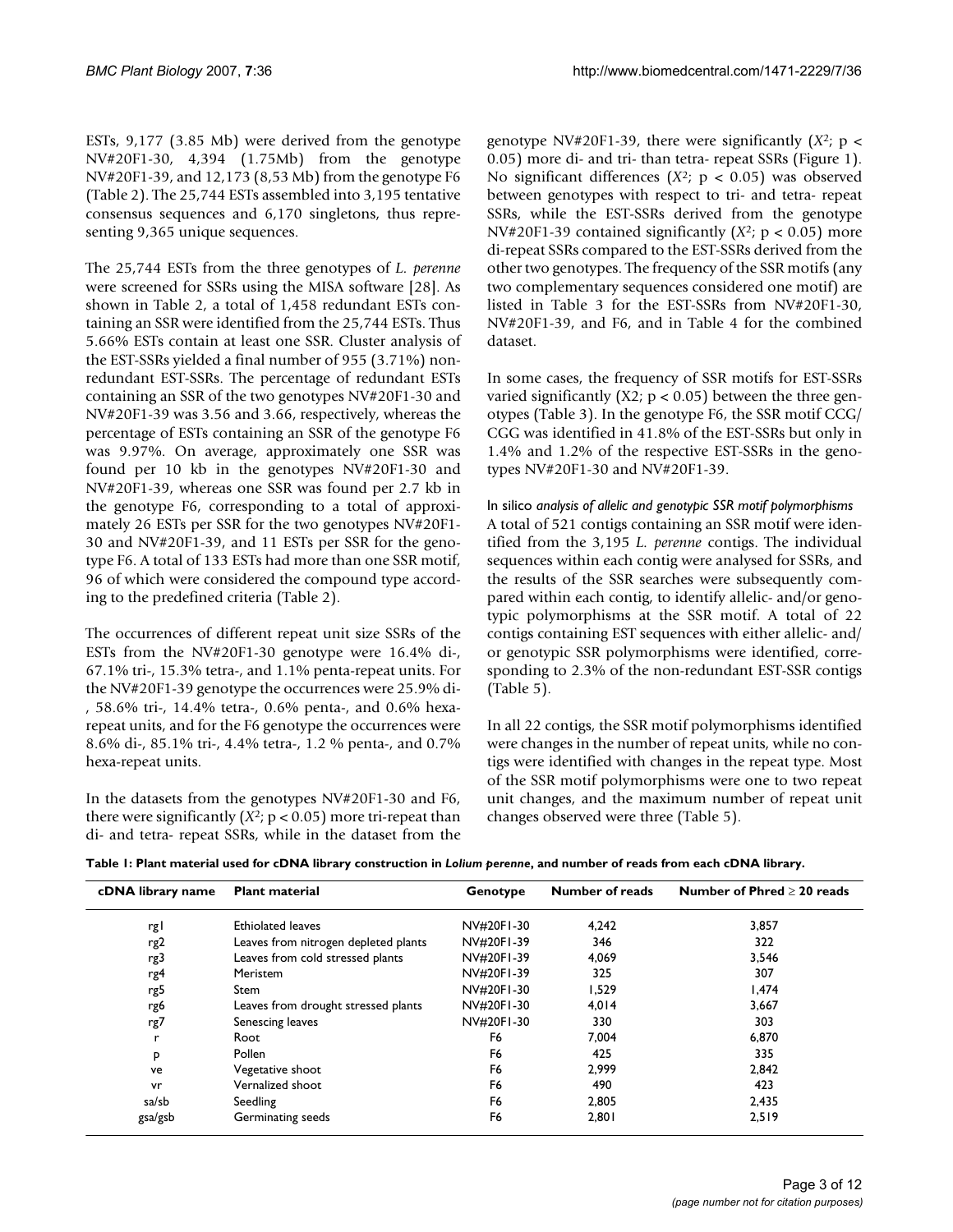|                                                 | <b>NV#20F1-30</b> | <b>NV#20F1-39</b> | F6             | <b>Combined</b> |
|-------------------------------------------------|-------------------|-------------------|----------------|-----------------|
| Total number of sequences examined:             | 9,177             | 4.394             | 12, 173        | 25,744          |
| Total size of examined sequences (bp):          | 3,846,707         | 1,751,833         | 2,932,559      | 8,531,099       |
| Total number of identified SSRs:                | 353               | 174               | 1,074          | 1,601           |
| Number of SSR containing sequences:             | 327               | 161               | 970            | 1,458           |
| Number of sequences containing more than I SSR: | 25                | 13                | 95             | 133             |
| Number of SSRs present in compound formation:   | 15                | 6                 | 75             | 96              |
| <b>Repeat types</b>                             |                   |                   |                |                 |
| Di-nucleotide type:                             | 58                | 45                | 92             | 195             |
| Tri-nucleotide type:                            | 237               | 102               | 914            | 1,253           |
| Tetra-nucleotide type:                          | 54                | 25                | 47             | 126             |
| Penta-nucleotide type:                          | 4                 |                   | $\overline{1}$ | 18              |
| Hexa-nucleotide type:                           | 0                 |                   | 8              | 9               |
| Number of ESTs per SSR:                         | 26.0              | 25.3              | 11.3           | 16. I           |
| Kb sequence per SSR:                            | 10.9              | 0.1               | 2.7            | 5.3             |

**Table 2: Summary of EST-SSR searches for the** *Lolium perenne* **genotypes NV#20F1-30, NV#20F1-39, and F6, and for the combined dataset.**

A total number of two and one allelic SSR polymorphism were identified in contigs containing EST sequences derived from the genotype NV#20F1-30 and NV#20F1- 39, respectively, while fifteen allelic SSR polymorphisms were identified in contigs containing EST sequences derived from the genotype F6 (Table 5). Comparing SSR motif polymorphisms between NV#20F1-30 and NV#20F1-39 identified two contigs containing genotypic SSR motif polymorphisms. Contig 1520 contains both genotypic and allelic SSR motif polymorphisms, with genotypic SSR motif polymorphism between the genotypes NV#20F1-30 and NV#20F1-39, as well as allelic SSR motif polymorphism between alleles derived from the genotype NV#20F1-39. Contig 0700 contains one allele from each of the three genotypes, with a genotypic SSR motif polymorphism in the allele derived from the genotype NV#20F1-39, while no genotypic SSR motif polymorphisms were identified in alleles derived from the other two genotypes (Table 5).

### **In silico** *analysis of the conservation of SSR motifs between four species of the Poaceae family*

Molecular markers designed to the transcribed region of the genome are often transferable among related species, because gene sequences remain highly conserved during evolution. Molecular markers designed to the transcribed region of the genome can thus be used to construct comparative genetic maps, facilitating the study of synteny conservation, and co-linearity among related genomes.

An *in silico* approach was used to validate the *L. perenne* EST-SSRs as molecular markers in comparative genetic studies. The non-redundant dataset of 955 *L. perenne* EST sequences containing an SSR, were blasted using BlastN (e-value 1.00E-10) against 41,834 *F. arundinacea* EST sequences, 3,818 *B. distachyon* contigs, and 32,132 fulllength *O. sativa* cDNA sequences, to identify the orthologous sequences of these species. The blast searches resulted in 833, 540, and 26 orthologous sequences of *F. arundinacea, B. distachyon*, and *O. sativa*, respectively. A dataset of 19 clusters of sequences containing orthologous sequences from all four species was identified and aligned using ClustalW [40]. All alignments were analysed for SSR motif polymorphisms between the four species (Table 6).

In six of the 19 clusters (31%), there were no polymorphisms at the SSR motif between the sequences of the two closely related species *L. perenne* and *F. arundinacea*. The most frequent SSR motif polymorphisms between these two species were changes in the number of repeat units corresponding to 21% of the clusters. However, nucleotide substitutions, additions, and complete loss of SSR motifs were also observed (Table 6). None of the SSR motifs identified in *L. perenne* was completely conserved in *B. distachyon*. In six clusters (31%), the SSR motif was completely lost in *B. distachyon*, and in four clusters (21%) the *B. distachyon* SSR motif had fewer repeat units. In these four clusters, the *B. distachyon* SSR motif contained two to three fewer SSR motif units, compared to the corresponding *L. perenne* SSR motif. Nucleotide substitutions and additions were observed in five (26%) of the nineteen compared orthologous sequences (Table 6). None of the SSR motifs identified in *L. perenne* was completely conserved in *O. sativa*. In eight clusters (42%), the SSR motif was completely lost in *O. sativa*, and in six clusters the *O. sativa* SSR motif had fewer repeat units compared to the corresponding *L. perenne* SSR motif. However, in one cluster the *O. sativa* SSR motif had more repeat units compared to the corresponding *L. perenne* SSR motif (Table 6).

# **Discussion**

The present study was designed to create an SSR database of the transcribed region of the *L. perenne* genome by identification of SSRs in a dataset consisting of 25,744 ESTs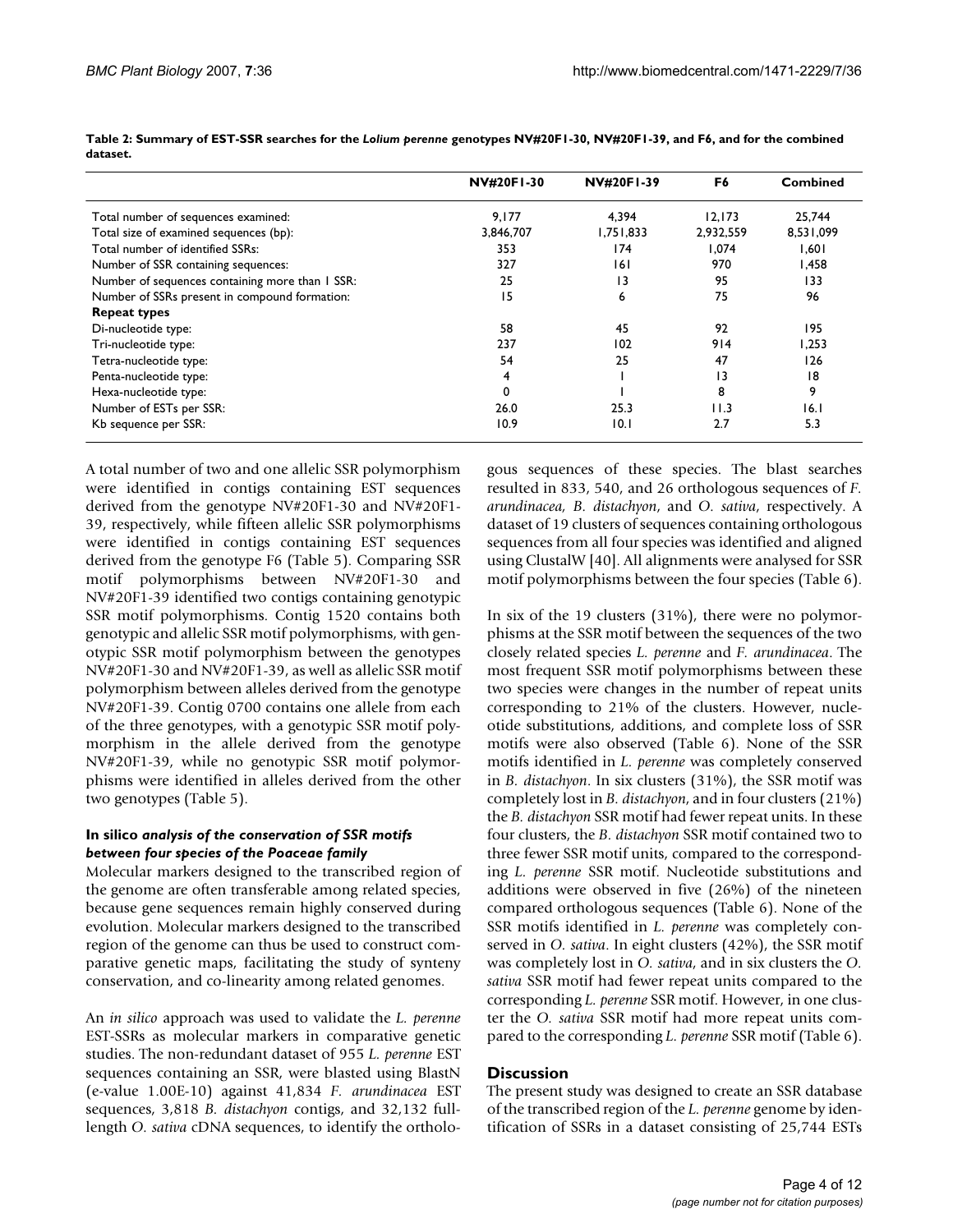| <b>Repeat motif</b> |                          | NV#20F1-30     |              | NV#20F1-39     |                          |              | F6                       |                          |                         |  |
|---------------------|--------------------------|----------------|--------------|----------------|--------------------------|--------------|--------------------------|--------------------------|-------------------------|--|
|                     | Tetra                    | Penta          | $\geq$ Hexa  | Tetra          | Penta                    | $\geq$ Hexa  | Tetra                    | Penta                    | $\geq$ Hexa             |  |
| AC/GT               | ٠                        | ٠              | 20           | $\overline{a}$ | $\overline{\phantom{a}}$ | 13           | ٠                        | $\overline{\phantom{a}}$ | 23                      |  |
| AG/CT               | $\overline{a}$           | $\overline{a}$ | 15           |                |                          | 5            | $\overline{a}$           |                          | 60                      |  |
| AT/AT               | $\overline{a}$           |                | 22           |                |                          | 22           |                          |                          | $\overline{\mathbf{4}}$ |  |
| CG/CG               | $\overline{\phantom{m}}$ |                | $\mathbf{I}$ |                |                          | $\mathbf{I}$ | $\overline{\phantom{m}}$ |                          | 5                       |  |
| AAC/GTT             | 16                       | ı              |              | 16             |                          |              | 10                       | L                        |                         |  |
| AAG/CTT             | 26                       | 6              | 3            | 3              | $\overline{\mathbf{2}}$  | T            | 43                       | 17                       | 6                       |  |
| AAT/ATT             | 9                        |                |              | 6              | $\mathbf{2}$             |              | 8                        |                          | $\mathbf{I}$            |  |
| ACC/GGT             | 4                        | 3              |              | 4              |                          |              | 43                       | 10                       | 9                       |  |
| ACG/CGT             | $\overline{13}$          | $\mathbf{2}$   | ı            | 7              |                          | ı            | 51                       | 7                        | I.                      |  |
| ACT/AGT             | 13                       | 3              | ı            | $\mathbf{I}$   |                          |              | 7                        | $\mathbf{2}$             |                         |  |
| AGC/GCT             | 36                       | 6              | ı            | 15             | 3                        | 4            | 57                       | 9                        | 9                       |  |
| AGG/CCT             | П                        | $\mathbf{I}$   |              | 3              |                          |              | $ $   4                  | 4                        | П                       |  |
|                     | 33                       | 8              |              | 4              | 7                        |              | 9                        | 5                        | T                       |  |
| ATC/GAT             | 5                        |                | 5            | $\mathbf{2}$   |                          |              |                          |                          |                         |  |
| CCG/CGG             |                          |                |              |                |                          |              | 302                      | 86                       | 61                      |  |
| AAAG/CTTT           | 4                        |                | ı            |                |                          |              |                          | L                        |                         |  |
| AAGG/CCTT           |                          |                |              | $\overline{2}$ | ı                        |              | 6                        |                          |                         |  |
| AATG/CATT           | 5                        |                |              | 5              |                          |              | $\mathbf{2}$             |                          |                         |  |
| ACGC/GCGT           |                          |                |              |                |                          |              | $\mathbf{I}$             |                          |                         |  |
| ACGG/CCGT           |                          |                |              |                |                          |              |                          |                          |                         |  |
| ACGT/ACGT           |                          |                |              |                |                          |              | ш                        |                          |                         |  |
| ACTC/GAGT           | 5                        |                |              | 4              |                          |              | 6                        |                          |                         |  |
| AGAT/ATCT           | 8                        |                |              | 4              |                          |              | 5                        |                          |                         |  |
| AGCC/GGCT           |                          |                |              |                |                          |              | 5                        |                          |                         |  |
| AGCG/CGCT           |                          |                |              |                |                          |              |                          | ı                        |                         |  |
| AGCT/AGCT           |                          |                |              |                |                          |              | 4                        |                          |                         |  |
| AGGG/CCCT           |                          |                |              |                |                          |              | 6                        |                          |                         |  |
| AGGT/ACCT           |                          |                |              |                |                          |              |                          |                          |                         |  |
| CCCG/CGGG           |                          |                |              |                |                          |              | 2                        |                          |                         |  |
| CCGG/CCGG           |                          |                |              |                |                          |              | L                        |                          |                         |  |
| CATC/GATG           | $\overline{2}$           |                |              |                |                          |              |                          |                          |                         |  |
| CTGC/GCAG           |                          |                |              |                |                          |              |                          |                          |                         |  |
| GATC/GATC           | 7                        | п              |              |                |                          |              | 2                        |                          |                         |  |
| GCAT/ATGC           |                          |                |              |                |                          |              | ı                        |                          |                         |  |
| AACC/GGTT           | T                        | $\mathbf{I}$   |              |                |                          |              |                          |                          |                         |  |
| AGTG/CACT           |                          |                |              | ı              |                          |              |                          |                          |                         |  |
| ATAC/GTAT           |                          | 2              |              |                | ı                        |              |                          |                          |                         |  |
| <b>CCGA/TCGG</b>    | 2                        |                |              | 3              |                          |              |                          |                          |                         |  |
| GATG/CATC           |                          |                |              |                |                          |              |                          |                          |                         |  |
| TATC/GATA           |                          |                |              |                |                          |              |                          |                          |                         |  |
| <b>TGTA/TACA</b>    |                          | ı              | 3            |                | ı                        |              |                          |                          |                         |  |
| AAGAG/CTCTT         |                          |                |              |                |                          |              |                          |                          |                         |  |
| <b>TCCCA/TCCCA</b>  |                          |                |              |                |                          |              |                          |                          |                         |  |
| TCGTC/GACGA         |                          |                |              |                |                          |              |                          |                          |                         |  |
| AGAGG/CCTCT         |                          |                |              |                |                          |              | 2                        |                          |                         |  |
| ATCGC/GCGAT         |                          |                |              |                |                          |              |                          |                          |                         |  |
| CCGCT/AGCGG         |                          |                |              |                |                          |              |                          |                          |                         |  |
| GCGAG/CTCGC         |                          |                |              |                |                          |              |                          |                          |                         |  |
| <b>TGTCG/CGACA</b>  |                          |                |              |                |                          |              | 3                        |                          |                         |  |
| CATGG/CCATG         |                          |                |              |                |                          |              |                          |                          |                         |  |
| GATCT/AGATC         |                          |                |              |                |                          |              |                          |                          |                         |  |
| GTGTT/AACAC         |                          |                |              |                |                          |              |                          |                          |                         |  |
| TGTGG/CCACA         |                          |                |              |                |                          |              |                          |                          |                         |  |
|                     |                          |                |              |                |                          |              |                          |                          |                         |  |
| AGAACA/TGTTCT       |                          |                |              |                |                          |              |                          |                          |                         |  |
| ACCTCC/GGAGGT       |                          |                |              |                |                          |              |                          |                          |                         |  |
| ACTCCT/AGGAGT       |                          |                |              |                |                          |              |                          | $\overline{2}$           |                         |  |
| AGAGGC/GCCTCT       |                          |                |              |                |                          |              |                          |                          |                         |  |
| AGAGGG/CCCTCT       |                          |                |              |                |                          |              |                          |                          |                         |  |
| AGAGGT/ACCTCT       |                          |                |              |                |                          |              |                          |                          |                         |  |
| AGCTCC/GGAGCT       |                          |                |              |                |                          |              |                          |                          |                         |  |
| GAAGAG/CTCTTC       |                          |                |              |                |                          |              |                          |                          |                         |  |

#### **Table 3: The frequency of different types of repeats in redundant EST-SSR from the genotypes NV#20F1-30, NV#20F1-39, and F6.**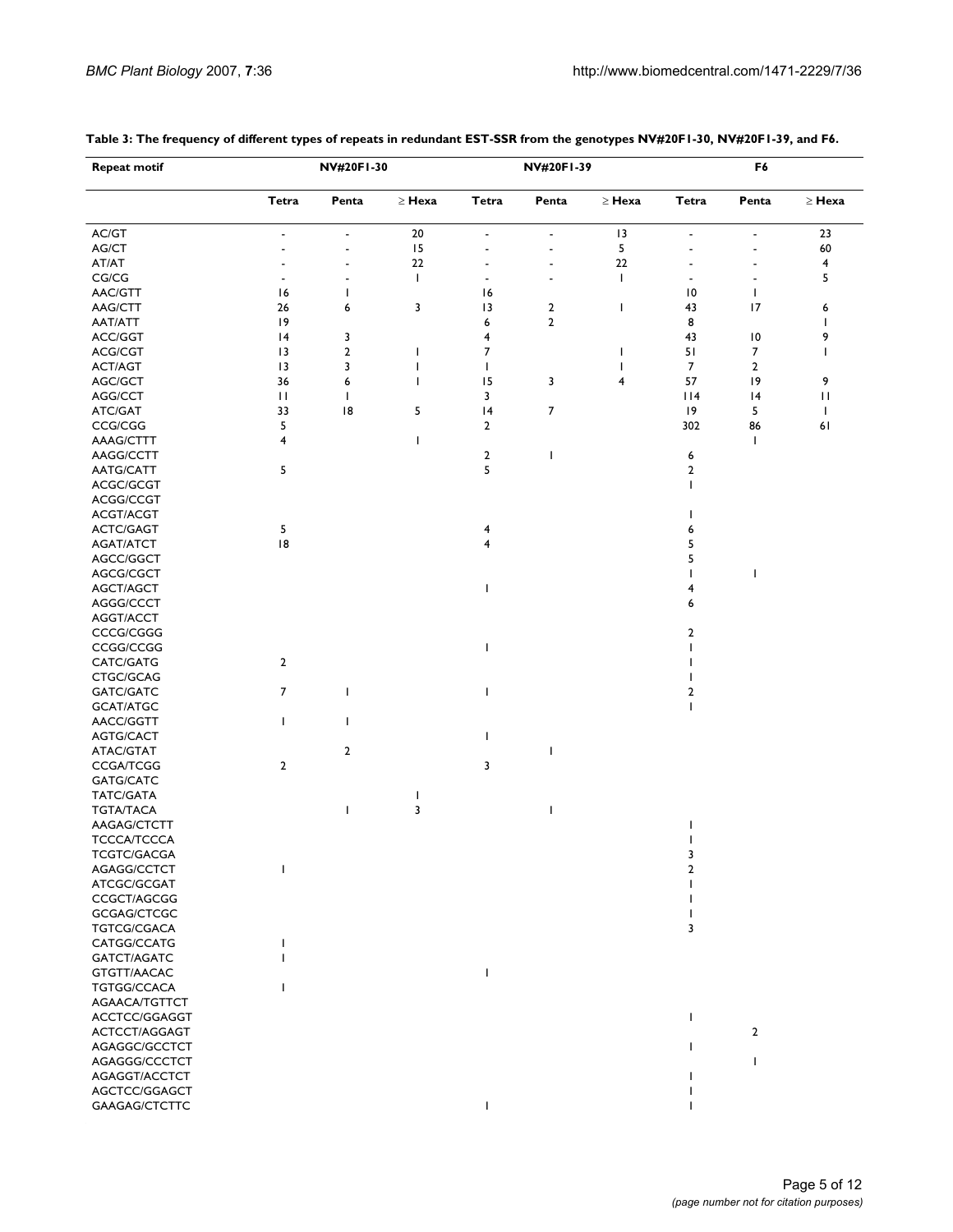| <b>Repeat motif</b>           |                |                | <b>Number of repeats</b> |    |   |                |    |     | Total                   | %            |
|-------------------------------|----------------|----------------|--------------------------|----|---|----------------|----|-----|-------------------------|--------------|
|                               | 4              | 5              | 6                        | 7  | 8 | 9              | 10 | >10 |                         |              |
| AC/GT                         | $\overline{a}$ |                | 31                       | 9  | 7 | 6              | I  | 2   | 56                      | 3.50         |
| AG/CT                         | $\overline{a}$ |                | 33                       | 19 | 9 | 5              | 12 | 6   | 84                      | 5.25         |
| AT/AT                         | ä,             |                | 32                       | 13 | 3 |                |    |     | 48                      | 3.00         |
| CG/CG                         | ÷,             | $\overline{a}$ | 3                        | 2  |   | 2              |    |     | 7                       | 0.44         |
| AAC/GTT                       | 42             | 2              |                          |    |   |                |    |     | 44                      | 2.75         |
| AAG/CTT                       | 82             | 25             | 9                        |    |   | T              |    |     | 117                     | 7.31         |
| AAT/ATT                       | 33             | $\overline{2}$ | I                        |    |   |                |    |     | 36                      | 2.25         |
| ACC/GGT                       | 61             | 13             | 6                        | 2  | ı |                |    |     | 83                      | 5.18         |
| ACG/CGT                       | 71             | 9              | $\overline{2}$           | T  |   |                |    |     | 83                      | 5.18         |
| <b>ACT/AGT</b>                | 21             | 5              | 2                        |    |   |                |    |     | 28                      | 1.75         |
| AGC/GCT                       | 104            | 26             | 9                        | ı  |   | I              |    |     | 4                       | 8.81         |
| AGG/CCT                       | 128            | 15             | 5                        | I  |   | $\overline{2}$ | 3  |     | 154                     | 9.62         |
| ATC/GAT                       | 70             | 32             | 3                        | 4  |   | T              | I  |     | Ш                       | 6.93         |
| CCG/CGG                       | 309            | 86             | 32                       | 15 | 7 | 5              |    | 2   | 456                     | 28.48        |
| AAAG/CTTT                     | 4              | T              | I                        |    |   |                |    |     | 6                       | 0.37         |
| AAGG/CCTT                     | 8              | I              |                          |    |   |                |    |     | 9                       | 0.56         |
| <b>AATG/CATT</b>              | 12             |                |                          |    |   |                |    |     | $ 2\rangle$             | 0.75         |
| ACGC/GCGT                     | T              |                |                          |    |   |                |    |     | T                       | 0.06         |
| ACGG/CCGT                     |                |                |                          |    |   |                |    |     |                         |              |
| ACGT/ACGT                     | I              |                |                          |    |   |                |    |     | I                       | 0.06         |
| <b>ACTC/GAGT</b>              | 15             |                |                          |    |   |                |    |     | 15                      | 0.94         |
| <b>AGAT/ATCT</b>              | 27             |                |                          |    |   |                |    |     | 27                      | 1.69         |
| AGCC/GGCT                     | 5              |                |                          |    |   |                |    |     | 5                       | 0.31         |
| AGCG/CGCT                     | T              | I              |                          |    |   |                |    |     | $\overline{\mathbf{c}}$ | 0.12         |
| AGCT/AGCT                     | 5              |                |                          |    |   |                |    |     | 5                       | 0.31         |
| AGGG/CCCT                     | 6              |                |                          |    |   |                |    |     | 6                       | 0.37         |
| AGGT/ACCT                     |                |                |                          |    |   |                |    |     |                         |              |
| CCCG/CGGG                     | 2              |                |                          |    |   |                |    |     | $\overline{\mathbf{c}}$ | 0.12         |
| CCGG/CCGG                     | 2              |                |                          |    |   |                |    |     | $\overline{\mathbf{c}}$ | 0.12         |
| CATC/GATG                     | 3              |                |                          |    |   |                |    |     | 3                       | 0.19         |
| CTGC/GCAG                     | T<br>9         |                |                          |    |   |                |    |     | T<br>9                  | 0.06         |
| GATC/GATC                     | I              |                |                          |    |   |                |    |     | T                       | 0.56         |
| <b>GCAT/ATGC</b><br>AACC/GGTT | I              | I              |                          |    |   |                |    |     | 2                       | 0.06<br>0.12 |
| <b>AGTG/CACT</b>              | I              |                |                          |    |   |                |    |     | T                       | 0.06         |
| ATAC/GTAT                     |                | 3              |                          |    |   |                |    |     | 3                       | 0.19         |
| <b>CCGA/TCGG</b>              | 5              |                |                          |    |   |                |    |     | 5                       | 0.31         |
| GATG/CATC                     | T              | T              |                          |    |   |                |    |     | 2                       | 0.12         |
| TATC/GATA                     |                |                |                          |    |   |                |    | I   | T                       | 0.06         |
| <b>TGTA/TACA</b>              |                | 2              |                          | 3  |   |                |    |     | 5                       | 0.31         |
| AAGAG/CTCTT                   | I              |                |                          |    |   |                |    |     | T                       | 0.06         |
| <b>TCCCA/TCCCA</b>            | I              |                |                          |    |   |                |    |     | T                       | 0.06         |
| <b>TCGTC/GACGA</b>            | 3              |                |                          |    |   |                |    |     | 3                       | 0.19         |
| AGAGG/CCTCT                   | 3              |                |                          |    |   |                |    |     | 3                       | 0.19         |
| ATCGC/GCGAT                   | I              |                |                          |    |   |                |    |     | T                       | 0.06         |
| CCGCT/AGCGG                   | ı              |                |                          |    |   |                |    |     | I                       | 0.06         |
| GCGAG/CTCGC                   | ı              |                |                          |    |   |                |    |     | I                       | 0.06         |
| TGTCG/CGACA                   | 3              |                |                          |    |   |                |    |     | 3                       | 0.19         |
| CATGG/CCATG                   | I              |                |                          |    |   |                |    |     | T                       | 0.06         |
| GATCT/AGATC                   | I              |                |                          |    |   |                |    |     | ı                       | 0.06         |
| GTGTT/AACAC                   | I              |                |                          |    |   |                |    |     | ı                       | 0.06         |
| TGTGG/CCACA                   | ı              |                |                          |    |   |                |    |     | ı                       | 0.06         |
| AGAACA/TGTTCT                 | I              |                |                          |    |   |                |    |     | T                       | 0.06         |
| ACCTCC/GGAGGT                 |                | 2              |                          |    |   |                |    |     | $\overline{2}$          | 0.12         |
| ACTCCT/AGGAGT                 | T              |                |                          |    |   |                |    |     | T                       | 0.06         |
| AGAGGC/GCCTCT                 |                | I              |                          |    |   |                |    |     | ı                       | 0.06         |
| AGAGGG/CCCTCT                 | ı              |                |                          |    |   |                |    |     | ı                       | 0.06         |
| AGAGGT/ACCTCT                 | ı              |                |                          |    |   |                |    |     | ı                       | 0.06         |
| AGCTCC/GGAGCT                 | I              |                |                          |    |   |                |    |     | ı                       | 0.06         |
| GAAGAG/CTCTTC                 | T              |                |                          |    |   |                |    |     | I                       | 0.06         |

| Table 4: The frequency of different types of repeats in redundant |
|-------------------------------------------------------------------|
| EST-SSRs from the three genotypes NV#20F1-30, NV#20F1-39,         |
| and F6.                                                           |





from three different genotypes. Random sequencing of cDNA libraries leads to a high proportion of redundant ESTs. In this study, both the redundant and non-redundant dataset of EST-SSRs were included in the analysis. The redundant EST-SSRs were used to characterize the frequency of SSR motifs and to compare SSR motif polymorphisms between three genotypes of *L. perenne*, while the non-redundant dataset was used to characterize the type and distribution of EST-SSRs in the transcribed region of the *L. perenne* genome, and for a cross-species comparison of SSR polymorphisms within four species of the *Poaceae* family.

A total number of 1,458 redundant and 955 non-redundant SSRs were identified, corresponding to 5.66 and 3.71% of redundant and non-redundant ESTs, respectively. Preliminary results exemplified in Figure 2 indicate that some of the EST-SSRs identified in this study are polymorphic in the mapping population VrnA [6] and, thus, can be used for marker development, demonstrating that *L. perenne* ESTs are a valuable resource for SSR marker development. The transcribed region of the genome of the genotype F6 contains a significantly higher frequency of SSRs. Approximately 10% of the ESTs from the genotype F6 contain an SSR, compared to approximately 3.6% in the other two genotypes, indicating a large genotypic variation in the frequency of SSR motifs. To our knowledge, this is the first report where the frequency of SSRs in ESTs from different genotypes within one plant species has been compared. The results suggest that it would be reasonable to generate a small number of ESTs from different genotypes, to decide which one is the best for EST-SSR development.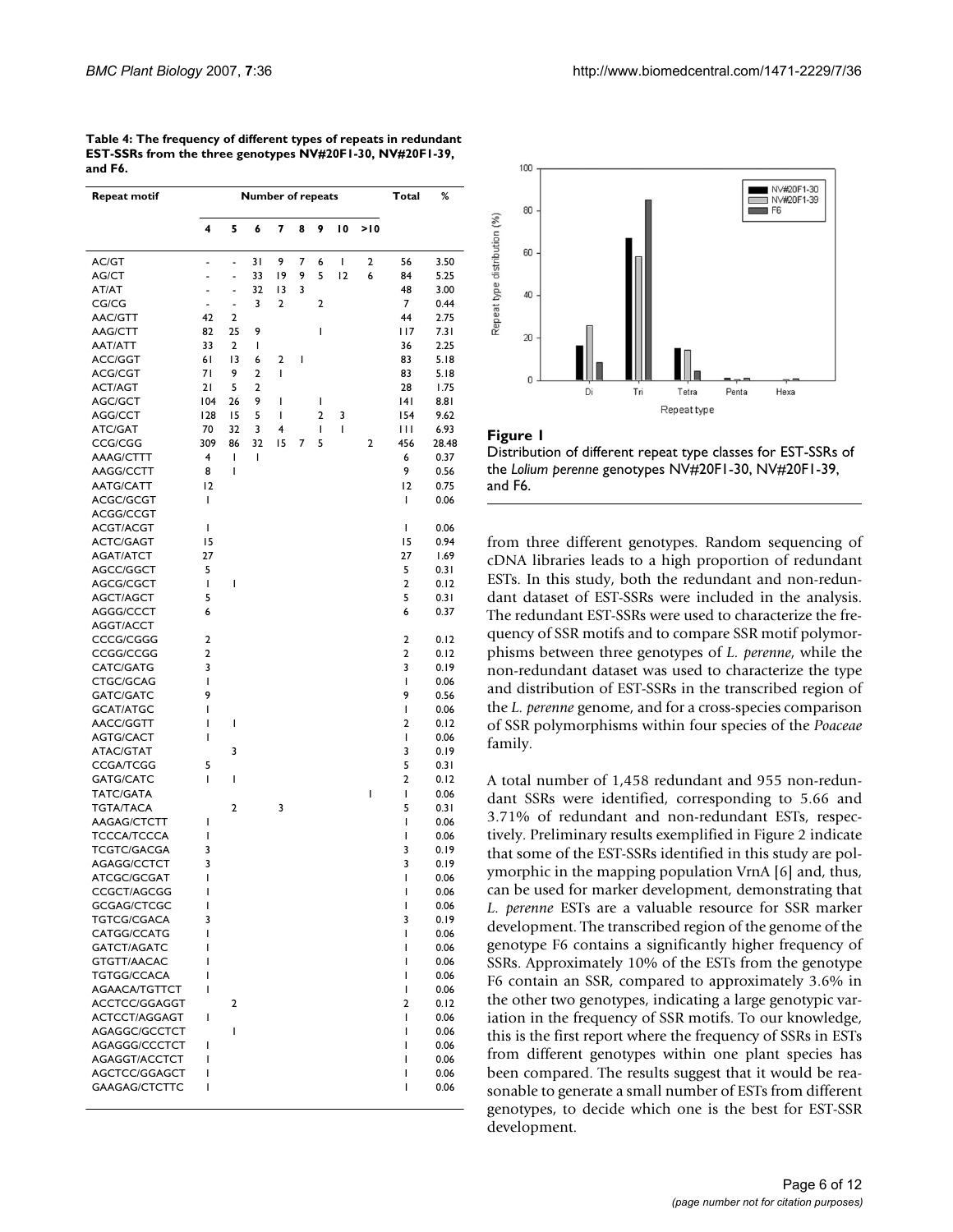|             |                                                      | <b>NV#20F1-30</b>                                    | <b>NV#20F1-39</b>    |                     | F <sub>6</sub>                                  |                                                 |  |
|-------------|------------------------------------------------------|------------------------------------------------------|----------------------|---------------------|-------------------------------------------------|-------------------------------------------------|--|
|             | Allele I                                             | Allele <sub>2</sub>                                  | Allele I             | Allele <sub>2</sub> | Allele I                                        | Allele <sub>2</sub>                             |  |
| Contig 0576 | n.d.                                                 | n.d.                                                 | n.d.                 | n.d.                | (TC)6ccctcgagtcgagtcctcc<br>cggcgagtctct (GCG)5 | (TC)4ccctcgagtcgagtcct<br>cccggcgagtctct (GCG)7 |  |
| Contig 0395 | n.d.                                                 | n.d.                                                 | n.d.                 | n.d.                | (GCC)5                                          | (GCC)4                                          |  |
| Contig 0850 | n.d.                                                 | n.d.                                                 | n.d.                 | n.d.                | $(GAG)$ 10                                      | (GAG)9                                          |  |
| Contig 1068 | n.d.                                                 | n.d.                                                 | n.d.                 | n.d.                | (AGC)4                                          | (AGC)5                                          |  |
| Contig 2174 | n.d.                                                 | n.d.                                                 | n.d.                 | n.d.                | (CGC)7                                          | (CGC)9                                          |  |
| Contig 2043 | n.d.                                                 | n.d.                                                 | n.d.                 | n.d.                | (TGC)6                                          | (TGC)4                                          |  |
| Contig 0538 | n.d.                                                 | n.d.                                                 | n.d.                 | n.d.                | (GGT)4                                          | (GGT)3                                          |  |
| Contig 2873 | n.d.                                                 | n.d.                                                 | n.d.                 | n.d.                | (CCT)5                                          | (CCT)4                                          |  |
| Contig 2944 | n.d.                                                 | n.d.                                                 | n.d.                 | n.d.                | (GGC)4                                          | (GGC)3                                          |  |
| Contig 0131 | n.d.                                                 | n.d.                                                 | n.d.                 | n.d.                | (GGC)4                                          | (GGC)3                                          |  |
| Contig 0656 | n.d.                                                 | n.d.                                                 | n.d.                 | n.d.                | (GA) I I tggcgtcggcagcaacg<br>gcgacgc (CGG)4    | (GA) 8tagagatggcgtcggca<br>gcagcggcgacgc(CGG)4  |  |
| Contig 3185 | n.d.                                                 | n.d.                                                 | n.d.                 | n.d.                | (CGC)5                                          | (CGC)4                                          |  |
| Contig 2810 | n.d.                                                 | n.d.                                                 | n.d.                 | n.d.                | (CCT)4tccctctcctctccccct<br>(CGC)6              | (CCT)4tccctctcccctccc<br>cct (CGC)5             |  |
| Contig 2542 | n.d.                                                 | n.d.                                                 | n.d.                 | n.d.                | (CTC)4                                          | (CTC)6                                          |  |
| Contig 1034 | n.d.                                                 | n.d.                                                 | n.d.                 | n.d.                | (CGC)4                                          | (CGC)5                                          |  |
| Contig 3128 | n.d.                                                 | n.d.                                                 | $(GA)$ <sub>10</sub> | (GA)9               | n.d.                                            | n.d.                                            |  |
| Contig 2765 | (ATGC)4ctatgcatggatgtgtg<br>gaagctcctttgcatgtac(AT)6 | (ATGC)4ctatgcatggatgtgt<br>ggaagctcctttgcatgtac(AT)8 | n.d.                 | n.d.                | n.d.                                            | n.d.                                            |  |
| Contig 0720 | (CTG)5                                               | (CTG)4                                               | n.d.                 | n.d.                | n.d.                                            | n.d.                                            |  |
| Contig 2888 | (TGTA)7                                              | n.d.                                                 | (TGTA)5              | n.d.                | n.d.                                            | n.d.                                            |  |
| Contig 0855 | (TA)8                                                | n.d.                                                 | (TA)7                | n.d.                | n.d.                                            | n.d.                                            |  |
| Contig 1520 | (TGA)5                                               | n.d.                                                 | (TGA)6               | (TGA)7              | n.d.                                            | n.d.                                            |  |
| Contig 0700 | (ATG)5                                               | n.d.                                                 | (ATG)4               | n.d.                | (ATG)5                                          | n.d.                                            |  |

| Table 5: Comparative analysis of EST-SSRs between the genotypes NV#20F1-30, NV#20F1-39, and F6. |  |  |  |
|-------------------------------------------------------------------------------------------------|--|--|--|
|                                                                                                 |  |  |  |

n.d: No allelic sequence present in the EST collection.

However, the differences observed in the frequencies of SSR motifs might not only be genotypic differences, but also be due to different cDNA libraries established for the three genotypes, because the composition of expressed genes is likely differing between the thirteen cDNA libraries selected for EST development. NV#20F1-30 and NV#20F1-39 are full-sibs [6], and most of the differences in SSR motif frequencies between these two genotypes can, therefore, be attributed to differentially expressed genes in the different cDNA libraries selected for EST development. Comparing the frequencies of SSR motifs in ESTs developed from four cDNA libraries of NV#20F1-30 with three libraries of NV#20F1-39 revealed no significant differences in frequencies of SSR motifs between these two genotypes. Thus, the variation in the frequency of SSR motifs can most likely be attributed to genotypic differences between F6, and NV#20F1-30 and NV#20F1-39. However, because most of the NV#20F1-30 and NV#20F1-39 ESTs are from leaf cDNA libraries, whereas the majority of ESTs from F6 comes from a root cDNA library, still the possibility cannot be ruled out completely, that the root cDNA library and other cDNA libraries prepared from the genotype F6 contains more SSRs.

The average frequency of 3.71% non-redundant SSRs in the transcribed region of the *L. perenne* genome is within the same range as previously reported for other plant species [14,23,41-43]. However, caution should be exerted when SSRs frequencies are compared between different plant species, because of differences in the SSR search parameters.

Approximately 96% of all SSRs analysed were shorter than 21 bp, indicating that the length of SSR motifs in the transcribed region of the *L. perenne* genome are size-restricted. In addition, 6 bp di-repeats comprise 40 to 64% of the direpeats in the three genotypes, indicating that di-repeats, which do not perturb the open reading frame are preferred over others. The expansion of SSR repeats in transcribed regions of the genome is limited by functional and evolutionary constraints [44,45], because longer repeats have higher mutation rates and are, thus, less stable [20,46]. Short SSRs are probably generated by random mutations and then expanded by DNA polymerase slippage. Thus, the base composition of a sequence that precedes the evolution of SSRs is expected to influence SSR density [47,[48\]](#page-11-2). The higher frequency of SSRs in the tran-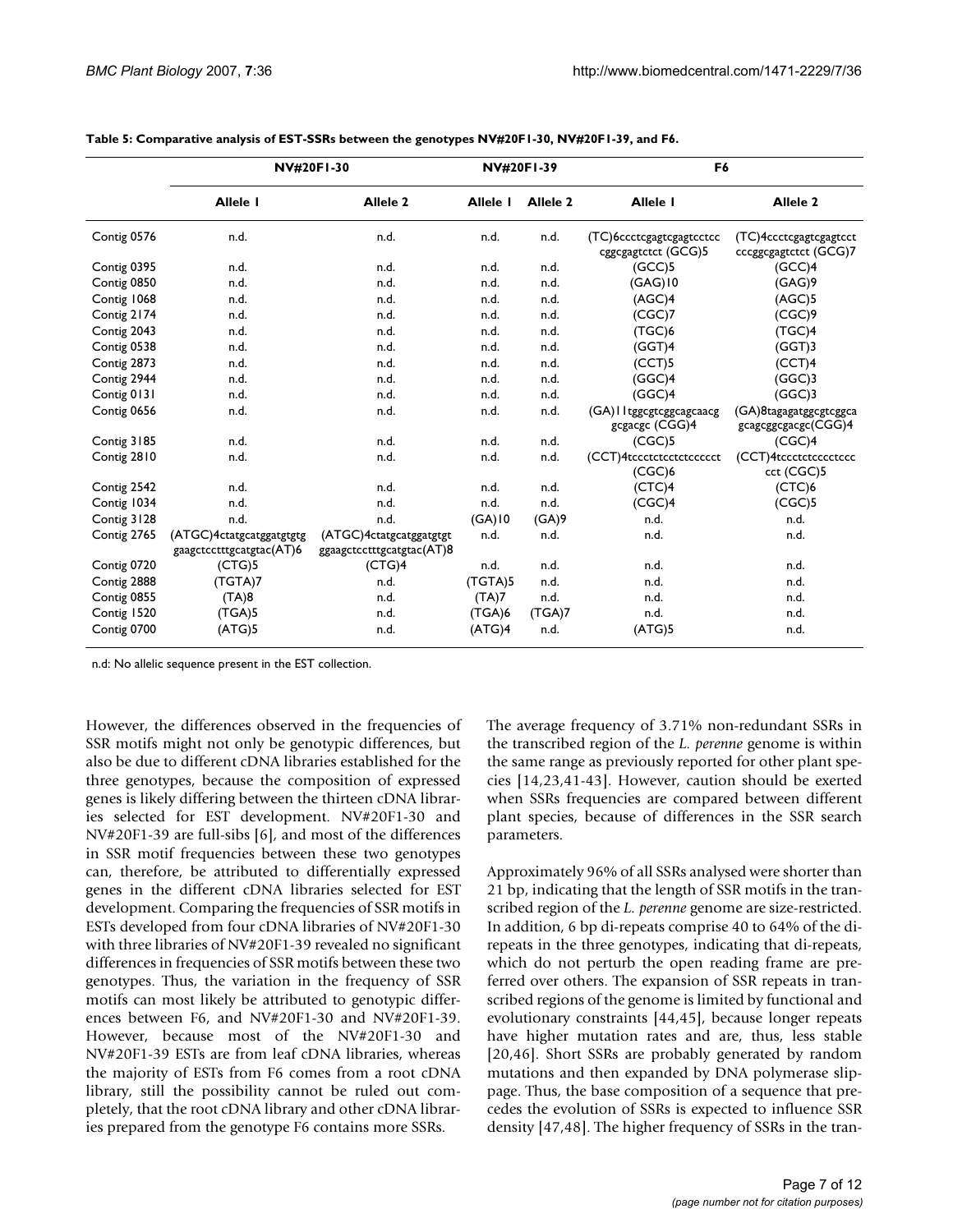| Lolium perenne<br>sequence<br>name | <b>LoliumPerenne</b><br><b>SSR</b> motif | Festuca<br>arundinacea<br>accession no. | Festuca<br>arundinacea<br><b>SSR</b> motif | Brachypodium distachyon<br>accession no. | Brachypodium<br>distachyon SSR<br>motif | Oryza sativa<br>accession no. | Oryza sativa SSR<br>motif   |
|------------------------------------|------------------------------------------|-----------------------------------------|--------------------------------------------|------------------------------------------|-----------------------------------------|-------------------------------|-----------------------------|
| gsa_002c_h11                       | (ACC)6                                   | DT687024                                | (ACC) IAGC<br>(ACC)2                       | BDEST01P1_Contig0330                     | No sequence at SSR<br>motif             | AK058436                      | No SSR motif                |
| gsa_002d_g10                       | (CAG)4                                   | DT696591                                | No SSR motif                               | BDEST01P1 Contig3728                     | No SSR motif                            | AK103926                      | No SSR motif                |
| gsa 004b a03                       | (GCG)4                                   | DT706499                                | (GCG)4                                     | BDEST01P1 Contig3390                     | No SSR motif                            | AK058218                      | No SSR motif                |
| gsa 005a e12                       | (CCG)4                                   | DT703561                                | (CCG)4                                     | BDEST01P1 Contig3040                     | (CCG)                                   | AK058256                      | (CCG)2CG<br>(CCG)           |
| gsa_005c_d09                       | (GTC)4                                   | DT706693                                | (GTC)4                                     | BDEST01P1 Contig3222                     | No SSR motif                            | AK058745                      | No SSR motif                |
| gsa 005d h08                       | (CCG)4                                   | DT680895                                | (CCG) ICA<br>(CCG)                         | BDEST01P1 Contig3684                     | No SSR motif                            | AK058262                      | (CCG) IC(CCG) I             |
| gsa 006c d05                       | (GCC)5                                   | DT702323                                | $(GCC)$ 3                                  | BDEST01P1 Contig3138                     | (GCC)2GGC<br>(GCC)                      | AK103918                      | (GCC)4                      |
| gsa 007c g07                       | (TCC)4                                   | DT679877                                | (TCC)2                                     | BDEST01P1 Contig3812                     | (TCC)                                   | AK058319                      | No SSR motif                |
| gsb_001a_g04                       | (TCC)4                                   | DT693705                                | (TCC)4                                     | BDEST01P1 Contig2531                     | (TCC) ICC (TCC)3                        | AK058266                      | $(TCC)$ 3                   |
| r 006d e02                         | (CCG)4                                   | DT714248                                | No sequence at<br>SSR motif                | BDEST01P1 Contig2672                     | (CCG)2TCG<br>(CCG)4                     | AK058319                      | No SSR motif                |
| rg1 005a h06                       | (CTAT)4                                  | DT703817                                | (CTAT)4                                    | BDEST01P1 Contig3709                     | (CTAT)                                  | AK058206                      | (CTAT)                      |
| rg1_010d_b12                       | (CCGA)4                                  | DT711949                                | (CCGA)3                                    | DV479746                                 | No SSR motif                            | AK099825                      | (CCGA)                      |
| rg3 008b e10                       | (CCGA)4                                  | DT696572                                | (CCGA)3                                    | BDEST01P1 Contig3759                     | No SSR motif                            | AK099825                      | (CCGA)                      |
| rg6_009d_f05                       | (GAT)4                                   | DT704991                                | (GAT)4                                     | BDEST01P1 Contig3531                     | No sequence at SSR<br>motif             | AK073601                      | (GAT)3                      |
| sb 004a b07                        | (GCA)4                                   | DT681698                                | (GCA) I CGAGG<br>(GCA)                     | BDEST01P1 Contig3777                     | (GCA)2                                  | AK058207                      | No SSR motif                |
| ve_006d_h08                        | (CGC)4                                   | DT714632                                | No sequence at<br>SSR motif                | DV488951                                 | No sequence at SSR<br>motif             | AK071185                      | (CGC)2AGC<br>(CGC)          |
| ve 007d h07                        | (CAC)6                                   | DT708139                                | No SSR motif                               | BDEST01PI_Contig3106                     | (ACC)2GCCGGC<br>C(ACC)                  | AK103919                      | No SSR motif                |
| vr 001c h04                        | (CGC)4                                   | DT685847                                | (CGC) IGCCC<br>(CGC)                       | BDEST01P1 Contig0404                     | No sequence at SSR<br>motif             | AK058248                      | (CGC)8                      |
| vr 002a_c03                        | (TGG)4TGCTG<br>CCC (CTG)4                | CK802951                                | <b>(TGG)4TGCTG</b><br>CCC(CTG)4            | BDEST01P1 Contig3491                     | (TGG) ITGCTCCT<br>GCTG(CTG)4            | AK058240                      | (TGG)3TGCTCCA<br>GTTG(CTG)4 |

**Table 6: Comparative analysis of SSRs motif polymorphisms between** *Lolium perenne, Festuca arundinacea, Brachypodium distachyon***, and** *Oryza sativa***. The cross-species comparison of SSR motif polymorphisms was performed as described in Methods.**

n.d: No allelic sequence present in the EST collection.

scribed region of the genotype F6 could indicate, that the genome of this genotype is more prone to mutations and/ or DNA polymerase slippage compared to the genome of the other two genotypes. This indicates that there might be genotype specific cellular factors that interact with SSR motifs and play an important role in generating short tandem repeats [49].

Previous studies have shown that tri-nucleotide repeats predominate in coding regions of plant genomes [12,50], as well as in other genomes of higher eukaryotic organisms [45,51,52], because expansions or deletions in coding regions can be tolerated for tri- and hexa-nucleotide unit repeats, which do not perturb reading frames [53]. In *L. perenne*, the most common SSR repeat units were also found to be tri-nucleotide repeats, constituting between 59 and 85% of the repeats in the three genotypes included in this study, while di- and tetra-nucleotide units constitute the majority of the remaining motifs. Only a few penta- and hexa-nucleotide repeat units were identified. A wide variety of tri-nucleotide repeat units were represented at high percentages, however, the abundance of the different types of repeat units differed, especially between the genotype F6 and the two other genotypes. The repeat motif (CCG/CGG)*n* was highly represented in 42% of EST-SSRs from the genotype F6, while it was represented

at a low frequency of approximately 1% in the other two genotypes.

In the two genotypes NV#20F1-30 and NV#20F1-39 the most abundant repeat encodes for the amino acid threonine, while the most abundant repeat in the genotype F6 encodes for the amino acid proline. Analysis of all protein sequences from the SWISS-PROT database for single amino acid repeats, tandem oligo-peptide repeats, and periodically conserved amino acids showed that repeats of glutamine, serine, glutamic acid, glycine and alanine seems to be fairly well tolerated in many proteins [54]. Of these amino acids, only the amino acid serine were found in the tri-nucleotide repeats of *L. perenne*, while the other amino acid residues were not represented. The presence of SSRs in transcripts of genes suggests that they may have a role in gene expression or function. In *O. sativa*, the length of a poly(CT) SSR in the 5'-untranslated region of the *waxy* gene is associated with amylose content [55], and in *Z. mays* a SSR the 5'-untranslated region of some ribosomal genes, have been suggested to be involved in the regulation of fertilization [56].

A total of 22 contigs containing EST sequences with either allelic- and/or genotypic SSR polymorphisms were identified, corresponding to 2.3% of the non-redundant EST-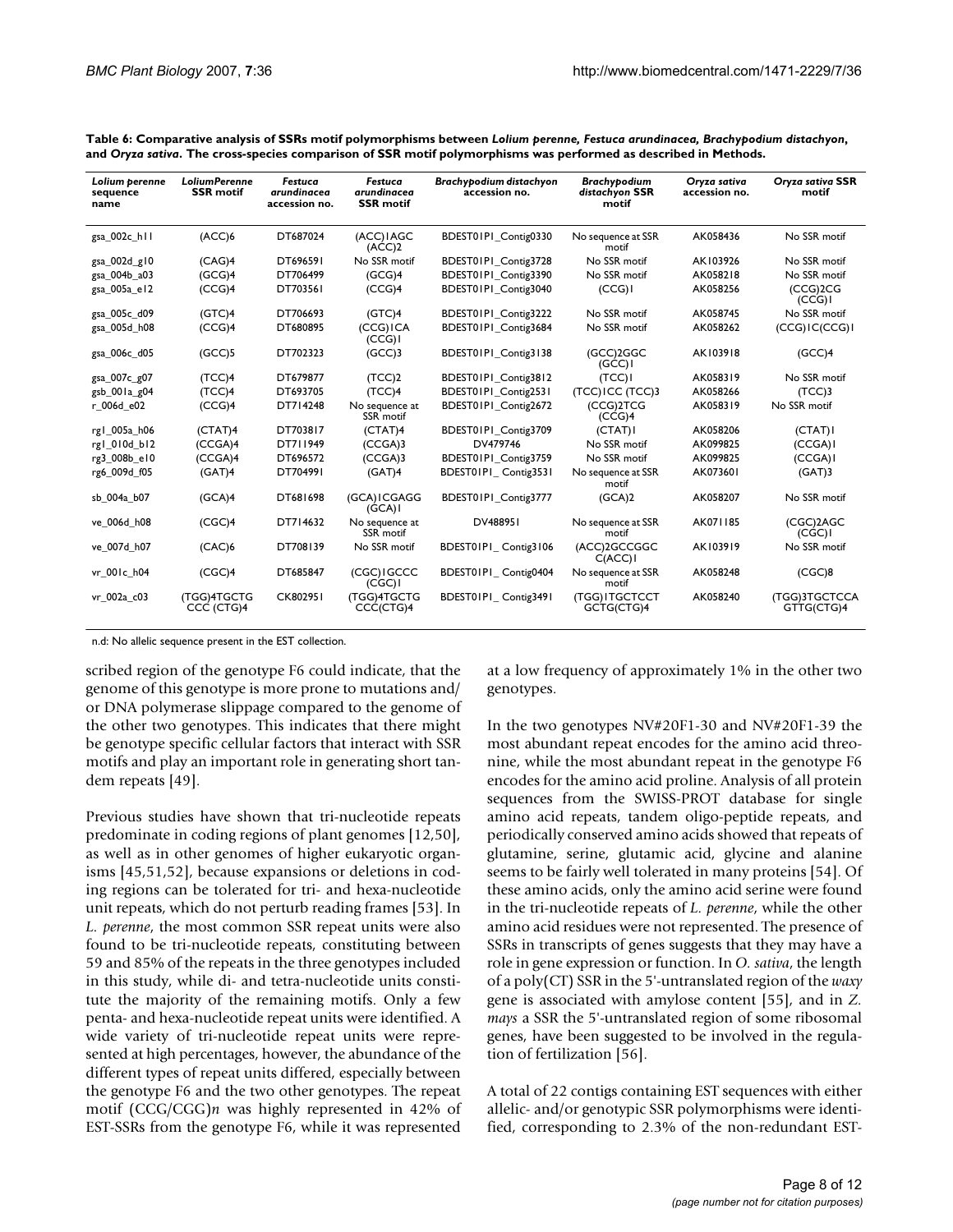

# Figure 2

**PCR amplification of the microsatellite (CGA)4 within the EST-clone ve\_002b\_h12 in eight selected and representative** *Lolium perenne* **F2 genotypes of the VrnA mapping population [6].** Lane 1: 100 bp ladder DNA-marker; lane 2: NV#20/30-39/008; lane 3: NV#20/30- 39/018; lane 4: NV#20/30-39/091; lane 5: NV#20/30-39/102; lane 6: NV#20/30-39/119; lane 7: NV#20/30-39/224; lane 8: NV#20/30-39/392; lane 9: NV#20/30-39/438. The primers used were G05\_132\_L1 (CAGATGCGCATGTCCTACAG) and G05\_132\_R1 (CTTGCTCTTGTCCGAATCGT). PCR and electrophoresis was performed as described previously [6].

SSR contigs. The remaining 499 contigs (97.7%) contained no SSR motif polymorphism, indicating a selection against length polymorphisms in the transcribed region of the *L. perenne* genome. In all contigs containing an SSR motif polymorphism, the polymorphisms identified were changes in the number of repeat units, while no contigs were identified with changes in the repeat type or complete loss of the SSR motif. The majority of the SSR polymorphisms were allelic polymorphisms, and most of the SSR motif polymorphisms were one to two repeat unit changes. All polymorphisms identified, except for polymorphisms in compound SSRs, were changes in the number of repeat units, while no single nucleotide additions or deletions were identified, that otherwise would perturb the open reading frame.

Several studies have shown that SSRs developed for one species could be used in related plant species, and that the success of cross-species amplification depends on the evolutionary relatedness [57]. The availability of the *O. sativa* genome sequence provides a rich source of molecular information [58]. On the contrary, this type of information is limited for most forage and turf grass species. Comparative mapping can make use of the genomic information available for *O. sativa* by applying this knowledge to less studied forage and turf species.

The transferability of the *L. perenne* SSR markers between species of the *Poaceae* family were performed *in silico*, to evaluate if the SSRs can be used as anchor markers for comparative mapping and evolutionary studies. SSRs designed from EST sequences are especially valuable owing to their genome location, which implies constraints on length, motif, abundance and flanking regions, the latter of particular interest in this context, because common primers can be designed to conserved flanking regions. However, before primers are designed it is necessary to evaluate if the SSR motif is conserved between related species, and therefore useful for SSR marker development. Blast searches using the 955 non-redundant *Lolium perenne* EST-SSRs as query sequences against 41,834 *F. arundinacea* EST sequences, 3,818 *B. distachyon* contigs, and 32,132 full-length *O. sativa* cDNA sequences resulted in 833, 540, and 26 orthologous sequences, respectively. However, because the amount of sequence information available differs between the species included in this study, the number of hits cannot be directly compared. A total of 19 clusters were identified containing sequences of all four species. Analysis of the clusters indicates that the SSR motif in general is conserved in the closely related species *F. arundinacea* apart from differences in the length of the SSR motif. In contrast, the SSR motif is often lost in the more distant related species *B. distachyon* and *O. sativa*.

In a previous study, the transferability of genomic SSR markers developed for *F. arundinacea* across multiple grass species was investigated [59]. A total of 511 *F. arundinacea* genomic SSRs were used to screen the six species; *F. arundinacea*,*F. arundinacea* var. *Glaucescens* (tetraploid), *F. pratensis*, *L. perenne*, *O. sativa*, and *Triticum aestivum*, representing three tribes and two subfamilies of the *Poaceae* family. Most SSRs could be amplified in all forage and turf grasses but not in cereal species included in that study [59]. These results support the results presented in this study, where SSR motifs are more conserved between *L. perenne* and *F. arundinacea*, compared to *B. distachyon*, and *O. sativa*.

Experimental validation of these hypothetical transferable SSRs and their polymorphism is needed, to validate the results of the *in silico* analysis of SSR motif polymorphisms between the species included in this study. However, the *in silico* analysis of the conservation of SSR motifs across species is a valuable tool, because it gives an indication of how distant related species can be, when experiments for comparative mapping and evolutionary studies are designed. Furthermore, the results are valuable for esti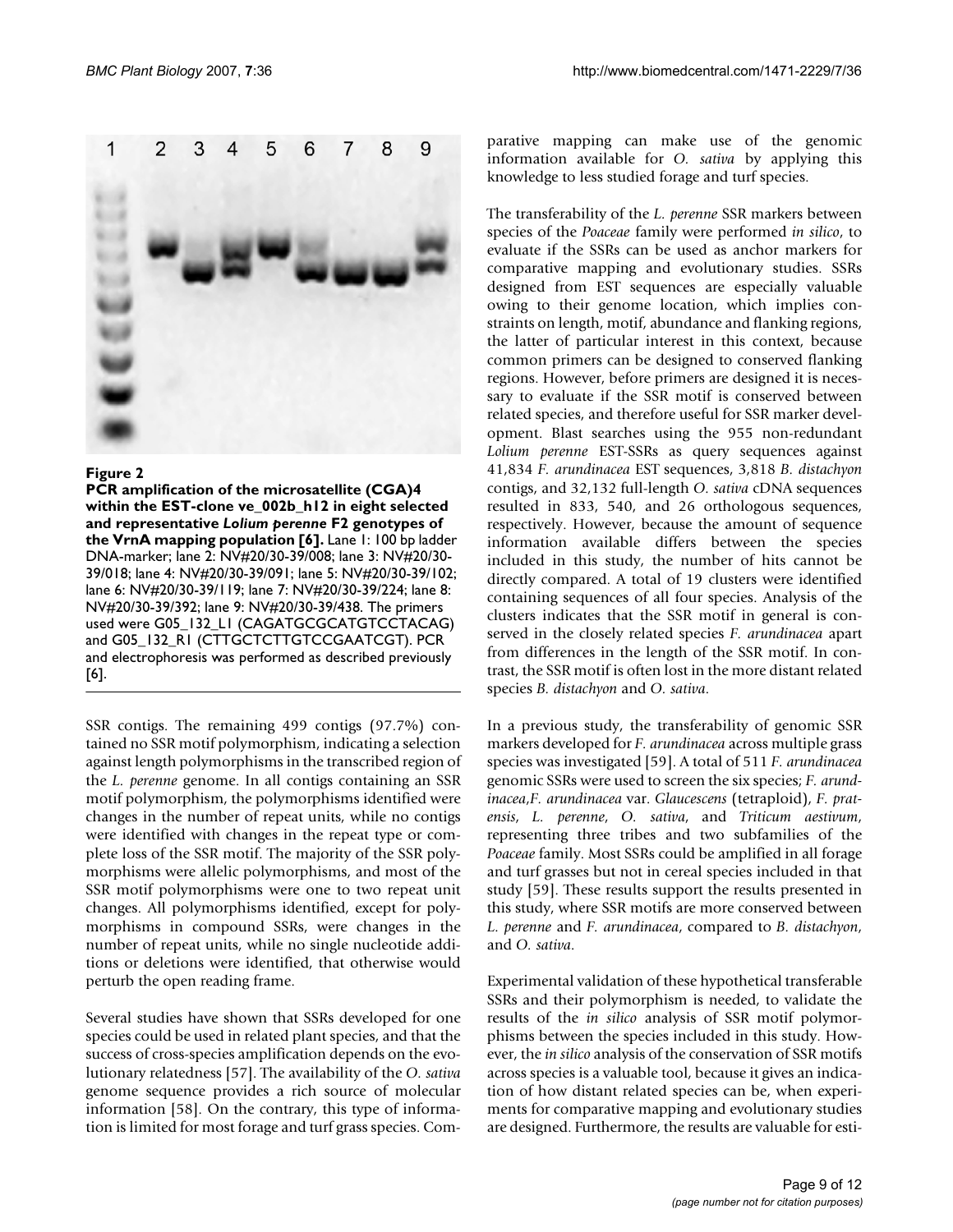mating how large the chance is, to find SSR motifs as prerequisite for a polymorphic marker, in closely- as well as distant related species.

With the *L. perenne* EST-SSRs presented in this paper, a valuable tool has been developed for further genetic-, genomic-, and plant breeding applications on the intra- as well as on the inter-species level.

# **Conclusion**

In this study, we present a comprehensive set of publicly available EST-derived SSRs from three genotypes of *Lolium perenne*, one of the major grass species used for turf and forage in the temperate regions.

A total of 955 non-redundant SSRs were detected *in silico* using clustered and assembled EST data. Tri-nucleotide repeats were the most abundant type of repeats followed by di- and tetra-nucleotide repeats. Approximately 96% of all SSRs identified were shorter than 21 bp, indicating that the length of SSR motifs in the transcribed region of the *L. perenne* genome are size-restricted.

A large variation in the number of SSRs in transcribed regions of the three genotypes was observed, ranging from one SSR per 10.9 kb in genotype NV#20F1-30 to one SSR per 2.7 kb in the genotype F6. This result suggests that several genotypes should be screened to find the best genotype for SSR discovery in transcribed sequences.

All allelic SSR polymorphisms identified within *L. perenne* were changes in the number of repeat units. When comparing SSR motifs from *L. perenne* to SSR motifs in orthologous sequences from *F. arundinacea*, *B. distachyon*, and *O. sativa* changes both in the number of repeats, and complete loss of the SSR motifs were observed. Comparing orthologous sequences of *L. perenne* and *F. arundinacea* revealed that the most frequent SSR motif polymorphisms between these two species were changes in the number of repeat units corresponding to 21% of the clusters, while there were no SSR polymorphisms in 31% of the analysed clusters. Thus, the EST-SSRs are suitable for synteny studies between these two species.

In contrast, none of the SSR motifs identified in *L. perenne* was completely conserved in the more distant related species *B. distachyon* and *O. sativa*. In 31% of the clusters the SSR motif was completely lost in *B. distachyon*, and in 21% the SSR motif had fewer repeat units. This suggests that the EST-SSRs are less suitable for synteny studies outside the *Lolium*/*Festuca* complex.

With the EST-SSR set, a valuable tool has been made publicly available for numerous further genetic and genomic applications on intra- and inter-species level.

# **Methods**

# *Library construction and DNA sequencing*

Thirteen directional cDNA libraries were constructed from a range of tissues and developmental stages (Table 1). Tissues were obtained from three different *L. perenne* genotypes: NV#20F1-30, NV#20F1-39 [6], and F6 (DLF-Trifolium Ltd.). The two genotypes NV#20F1-30 and NV#20F1-39 are F1 offspring (full-sibs) of a cross between two genotypes from the variety Veyo and the ecotype Falster, respectively, and have thus the same heterozygous parents [6].

RNA was isolated using Tri® Reagent (Sigma-Aldrich, St. Louis, MO, USA), and the cDNA libraries were constructed using the Creator™ SMART™ cDNA Library Construction Kit (BD Biosciences, Palo Alto, CA, USA), according to the manufacturer's instructions. The cDNAs were cloned directionally into the asymmetric *SfiI* sites of the pDNR-LIB vector, transformed into electrocompetent DH10B T1-phage-resistant *Escherichia coli* cells (Invitrogen, Carlsbad, CA, USA), and robotically arrayed into 384-well plates. A total of 31,379 random clones were subjected to single-pass sequencing reactions from the 5'end using BigDye® Terminator v3.1 sequencing chemistry and analyzed on an ABI Prism 3700 DNA Analyzer (Applied Biosystems, Foster City, CA, USA). Colony picking and sequencing was performed by MWG Biotech (MWG Biotech, Ebersberg, Germany). Base calling, vector trimming, removal of low quality bases, and clustering and assembly of the ESTs were performed using the PHRED and PHRAP/CROSS\_MATCH software packages [60-62]. Sequences with less than 100 PHRED  $\geq$  20 quality bases after trimming were discarded. A complete description of the cDNA library construction methods will be reported elsewhere.

# *EST database and identification of EST-SSRs*

An EST database was developed consisting of 25,744 ESTs corresponding to 8.53 Mb of sequence (Asp et al. unpublished). Protein functions were predicted by BlastX similarity searches against the protein database in the GenBank [63], and annotated in terms of the associated biological processes, cellular components, and molecular functions using the Gene Ontology vocabulary.

The Perl script MIcroSAtelitte (MISA) [\[28](#page-11-0)] was used to identify SSRs in the *L. perenne* EST sequences. The parameters for the SSR search were defined as follows. The size of motifs was two to six nucleotides, and the minimum repeat unit was defined as six for di-nucleotides and four for tri-, tetra-, penta-, and hexa-nucleotides. Compound SSRs were defined as  $\geq$  2 SSRs interrupted by  $\leq$  50 bases.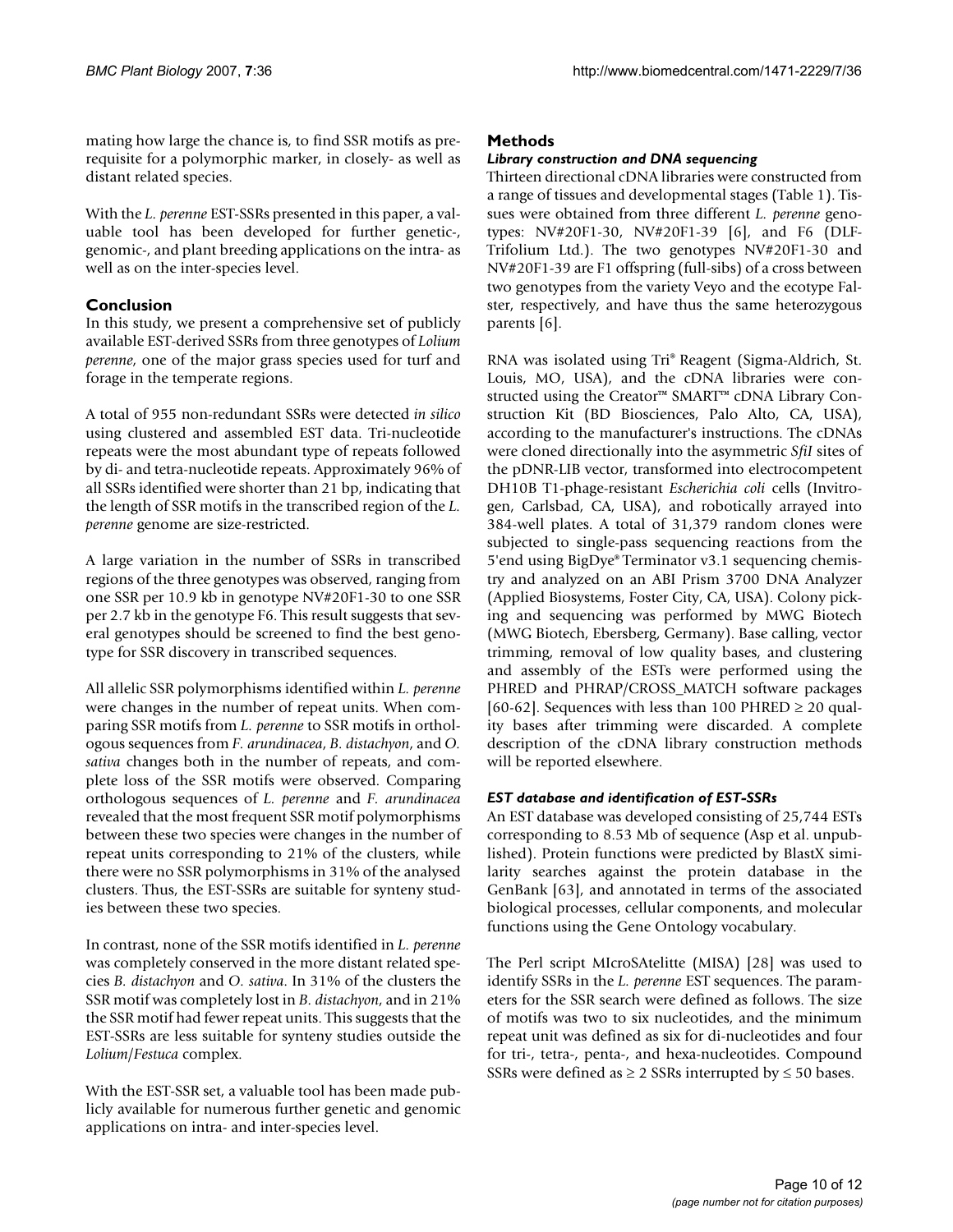#### *Allelic and genotypic SSR motif polymorphism analysis*

*L. perenne* is a diploid  $(2n = 2x = 14)$  outbreeding species with self-incompatibility being controlled by two genetic loci. A maximum number of two alleles can therefore be expected in each genotype. The 3,195 *L. perenne* contigs was queried using MISA to identify SSR containing contigs. The individual sequences within each SSR containing contig was subsequently analysed for SSRs using MISA to identify allelic and/or genotypic SSR motif polymorphisms.

### *Cross-species SSR motif polymorphism analysis*

The cross-species SSR motif polymorphism analysis was performed by comparing orthologous sequences of *L. perenne*, *F. arundinacea, O. sativa*, and *B. distachyon*. A total of 41,834 *F. arundinacea* ESTs were downloaded from dbEST in the GenBank [64], 32,132 *O. sativa* full-length sequences were downloaded from KOME [65], and 3,818 *B. distachyon* contigs were downloaded from the Genomics and Gene Discovery bEST Resource home page [66]. The sequences were subsequently blasted (e-value 1.00E-10) using BlastN against 1,458 *L. perenne* ESTs containing SSRs, to identify the orthologous sequences. A relational database was created and used to store all information related to the DNA sequences of the four species, including DNA sequences, similarity search results, query search results, SSR presence, SSR motif type, and SSR locus polymorphisms between the four species included in this study.

#### *Data access*

Sequences described have been submitted to GenBank. Submitted sequences are in the accession number range of ES699013 to ES700454.

# **Authors' contributions**

TA and TD constructed the cDNA libraries for EST sequencing. TA and UKF conducted the bioinformatic analysis. TA, KKN, and TL designed and coordinated the study. TA interpreted the data, performed the statistical analysis, and drafted the manuscript. TL assisted in drafting the manuscript. All authors read and approved the final manuscript.

# **Acknowledgements**

This work was supported by a grant from the framework "Biotechnology and applied plant genetics in plant breeding" from The Directorate for Food, Fisheries and Agricultural Business under the Danish Ministry of Food, Agriculture and Fisheries.

#### **References**

- 1. Soreng RJ, Davis JI: **Phylogenetic and character evolution in the grass family** *Poaceae* **: simultaneous analysis of morphology and chloroplast DNA restriction site character sets.** *Bot Rev* 1998, **64:**1-85.
- 2. Hayward MD, Jones JG, Evans C, Evans GM, Forster JW, Ustin A, Hossain KG, Quader B, Stammers M, Will JK: **Genetic markers**

**and the selection of quantitative traits in forage grasses.** *Euphytica* 1994, **77:**269-275.

- 3. Hayward MD, Forster JW, Jones JG, Dolstra O, Evans C, McAdam NJ, Hossain KG, Stammers M, Will JAK, Humphreys MO, Evans GM: **Genetic analysis of** *Lolium***. I. Identification of linkage groups and the establishment of a genetic map.** *Plant Breed* 1998, **117:**451-455.
- 4. Bert PF, Charmet G, Sourdille P, Hayward MD, Balfourier F: **A highdensity molecular map for ryegrass (***Lolium perenne***) using AFLP markers.** *Theor Appl Genet* 1999, **99:**445-452.
- 5. Jones ES, Dupal MP, Iliker RK, Drayton MC, Forster JW: **Development and characterization of simple sequence repeat (SSR) markers for perennial ryegrass (***Lolium perenne* **L.).** *Theor Appl Genet* 2001, **102:**405-415.
- 6. Jensen LB, Andersen JR, Frei U, Xing Y, Taylor C, Holm PB, Lübberstedt T: **QTL mapping of vernalization response in perennial ryegrass (***Lolium perenne* **[L.\) reveals co-location with an](http://www.ncbi.nlm.nih.gov/entrez/query.fcgi?cmd=Retrieve&db=PubMed&dopt=Abstract&list_uids=15619078) [orthologue of wheat VRN1.](http://www.ncbi.nlm.nih.gov/entrez/query.fcgi?cmd=Retrieve&db=PubMed&dopt=Abstract&list_uids=15619078)** *Theor Appl Genet* 2005, **110:**527-536.
- 7. Andersen JR, Lübberstedt T: **[Functional markers in plants.](http://www.ncbi.nlm.nih.gov/entrez/query.fcgi?cmd=Retrieve&db=PubMed&dopt=Abstract&list_uids=14607101)** *Trends Plant Sci* 2003, **8:**554-560.
- 8. Faville MJ, Vecchies AC, Schreiber M, Drayton MC, Hughes LJ, Jones ES, Guthridge KM, Smith KF, Sawbridge T, Spangenberg GC, Bryan GT, Forster JW: **Functionally associated molecular genetic marker map construction in perennial ryegrass (***Lolium perenne* **[L.\).](http://www.ncbi.nlm.nih.gov/entrez/query.fcgi?cmd=Retrieve&db=PubMed&dopt=Abstract&list_uids=15526086)** *Theor Appl Genet* 2004, **110:**12-32.
- 9. Gill GP, Wilcox PL, Whittaker DJ, Winz RA, Bickerstaff P, Echt CE, Kent J, Humphreys MO, Elborough KM, Gardner RC: **[A framework](http://www.ncbi.nlm.nih.gov/entrez/query.fcgi?cmd=Retrieve&db=PubMed&dopt=Abstract&list_uids=16699555) [linkage map of perennial ryegrass based on SSR markers.](http://www.ncbi.nlm.nih.gov/entrez/query.fcgi?cmd=Retrieve&db=PubMed&dopt=Abstract&list_uids=16699555)** *Genome* 2006, **49:**354-364.
- 10. Cogan NOI, Ponting RC, Vecchies AC, Drayton MC, George J, Dracatos PM, Dobrowolski MP, Sawbridge TI, Smith KF, Spangenberg GC, Forster JW: **Gene-associated single nucleotide polymorphism discovery in perennial ryegrass (***Lolium perenne* **L).** *Mol Gen Genomics* 2006, **276:**101-112.
- 11. Alm V, Fang C, Busso CS, Devos KM, Vollan K, Grieg Z, Rognli OA: **A linkage map of meadow fescue (***Festuca pratensis* **Huds.) and comparative mapping with other** *Poaceae* **[species.](http://www.ncbi.nlm.nih.gov/entrez/query.fcgi?cmd=Retrieve&db=PubMed&dopt=Abstract&list_uids=12923626)** *Theor Appl Genet* 2003, **108:**25-40.
- 12. Powell W, Machray GC, Provan J: **Polymorphism revealed by simple sequence repeats.** *Trends Plant Sci* 1996, **1:**215-222.
- 13. Gupta PK, Varshney RK: **The development and use of microsatellite markers for genetic analysis and plant breeding with emphasis on bread wheat.** *Euphytica* 2000, **113:**163-185.
- 14. Varshney RK, Graner A, Sorrells ME: **[Genic microsatellite mark](http://www.ncbi.nlm.nih.gov/entrez/query.fcgi?cmd=Retrieve&db=PubMed&dopt=Abstract&list_uids=15629858)[ers in plants: features and applications.](http://www.ncbi.nlm.nih.gov/entrez/query.fcgi?cmd=Retrieve&db=PubMed&dopt=Abstract&list_uids=15629858)** *Trends Biotechnol* 2005, **23:**48-55.
- 15. Chambers GK, MacAvoy ES: **Microsatellites: consensus and controversy.** *Comp Biochem Physiol* 2000, **126:**455-476.
- 16. Ellegren H: **[Microsatellites: Simple sequences with complex](http://www.ncbi.nlm.nih.gov/entrez/query.fcgi?cmd=Retrieve&db=PubMed&dopt=Abstract&list_uids=15153996) [evolution.](http://www.ncbi.nlm.nih.gov/entrez/query.fcgi?cmd=Retrieve&db=PubMed&dopt=Abstract&list_uids=15153996)** *Nat Rev Genet* 2004, **5:**435-445.
- 17. Levinson G, Gutman GA: **[Slipped-strand mispairing: a major](http://www.ncbi.nlm.nih.gov/entrez/query.fcgi?cmd=Retrieve&db=PubMed&dopt=Abstract&list_uids=3328815) [mechanism for DNA sequence evolution.](http://www.ncbi.nlm.nih.gov/entrez/query.fcgi?cmd=Retrieve&db=PubMed&dopt=Abstract&list_uids=3328815)** *Mol Biol Evol* 1987, **4:**203-221.
- 18. Richards RI, Sutherland GR: **[Heritable unstable DNA sequences.](http://www.ncbi.nlm.nih.gov/entrez/query.fcgi?cmd=Retrieve&db=PubMed&dopt=Abstract&list_uids=1302002)** *Nat Genet* 1992, **1:**7-9.
- 19. Weber JL: Informativeness of human (dC-dA)<sub>n</sub>, (dG-dT)<sub>n</sub> [pol](http://www.ncbi.nlm.nih.gov/entrez/query.fcgi?cmd=Retrieve&db=PubMed&dopt=Abstract&list_uids=1974878)**[ymorphisms.](http://www.ncbi.nlm.nih.gov/entrez/query.fcgi?cmd=Retrieve&db=PubMed&dopt=Abstract&list_uids=1974878)** *Genomics* 1990, **7:**524-530.
- 20. Wierdl M, Dominska M, Petes TD: **[Microsatellite instability in](http://www.ncbi.nlm.nih.gov/entrez/query.fcgi?cmd=Retrieve&db=PubMed&dopt=Abstract&list_uids=9215886) [yeast: dependence on the length of the microsatellite.](http://www.ncbi.nlm.nih.gov/entrez/query.fcgi?cmd=Retrieve&db=PubMed&dopt=Abstract&list_uids=9215886)** *Genetics* 1997, **146:**769-779.
- 21. Ellegren H: **[Microsatellite mutations in the germline: implica](http://www.ncbi.nlm.nih.gov/entrez/query.fcgi?cmd=Retrieve&db=PubMed&dopt=Abstract&list_uids=11102705)[tions for evolutionary inference.](http://www.ncbi.nlm.nih.gov/entrez/query.fcgi?cmd=Retrieve&db=PubMed&dopt=Abstract&list_uids=11102705)** *Trends Genet* 2000, **16:**551-558.
- 22. Kashi Y, King DG: **[Simple sequence repeats as advantageous](http://www.ncbi.nlm.nih.gov/entrez/query.fcgi?cmd=Retrieve&db=PubMed&dopt=Abstract&list_uids=16567018) [mutators in evolution.](http://www.ncbi.nlm.nih.gov/entrez/query.fcgi?cmd=Retrieve&db=PubMed&dopt=Abstract&list_uids=16567018)** *Trends Genet* 2006, **22:**253-259.
- 23. Kantety RV, La Rota M, Matthews DE, Sorrells ME: **[Data mining for](http://www.ncbi.nlm.nih.gov/entrez/query.fcgi?cmd=Retrieve&db=PubMed&dopt=Abstract&list_uids=11999831) [simple sequence repeats in expressed sequence tags from](http://www.ncbi.nlm.nih.gov/entrez/query.fcgi?cmd=Retrieve&db=PubMed&dopt=Abstract&list_uids=11999831) [barley, maize, rice, sorghum and wheat.](http://www.ncbi.nlm.nih.gov/entrez/query.fcgi?cmd=Retrieve&db=PubMed&dopt=Abstract&list_uids=11999831)** *Plant Mol Biol* 2002, **48:**501-510.
- 24. Cordeiro GM, Casu R, McIntyre CL, Manners JM, Henry RJ: **Microsatellite markers from sugarcane (***Saccharum spp.***[\) ESTs cross](http://www.ncbi.nlm.nih.gov/entrez/query.fcgi?cmd=Retrieve&db=PubMed&dopt=Abstract&list_uids=11337068) [transferable to erianthus and sorghum.](http://www.ncbi.nlm.nih.gov/entrez/query.fcgi?cmd=Retrieve&db=PubMed&dopt=Abstract&list_uids=11337068)** *Plant Sci* 2001, **160:**1115-1123.
- 25. Temnykh S, DeClerck G, Lukashova A, Lipovich L, Cartinhour S, McCouch S: **Computational and experimental analysis of microsatellites in rice (***O. sativa* **[L.\): Frequency, length variation,](http://www.ncbi.nlm.nih.gov/entrez/query.fcgi?cmd=Retrieve&db=PubMed&dopt=Abstract&list_uids=11483586)**